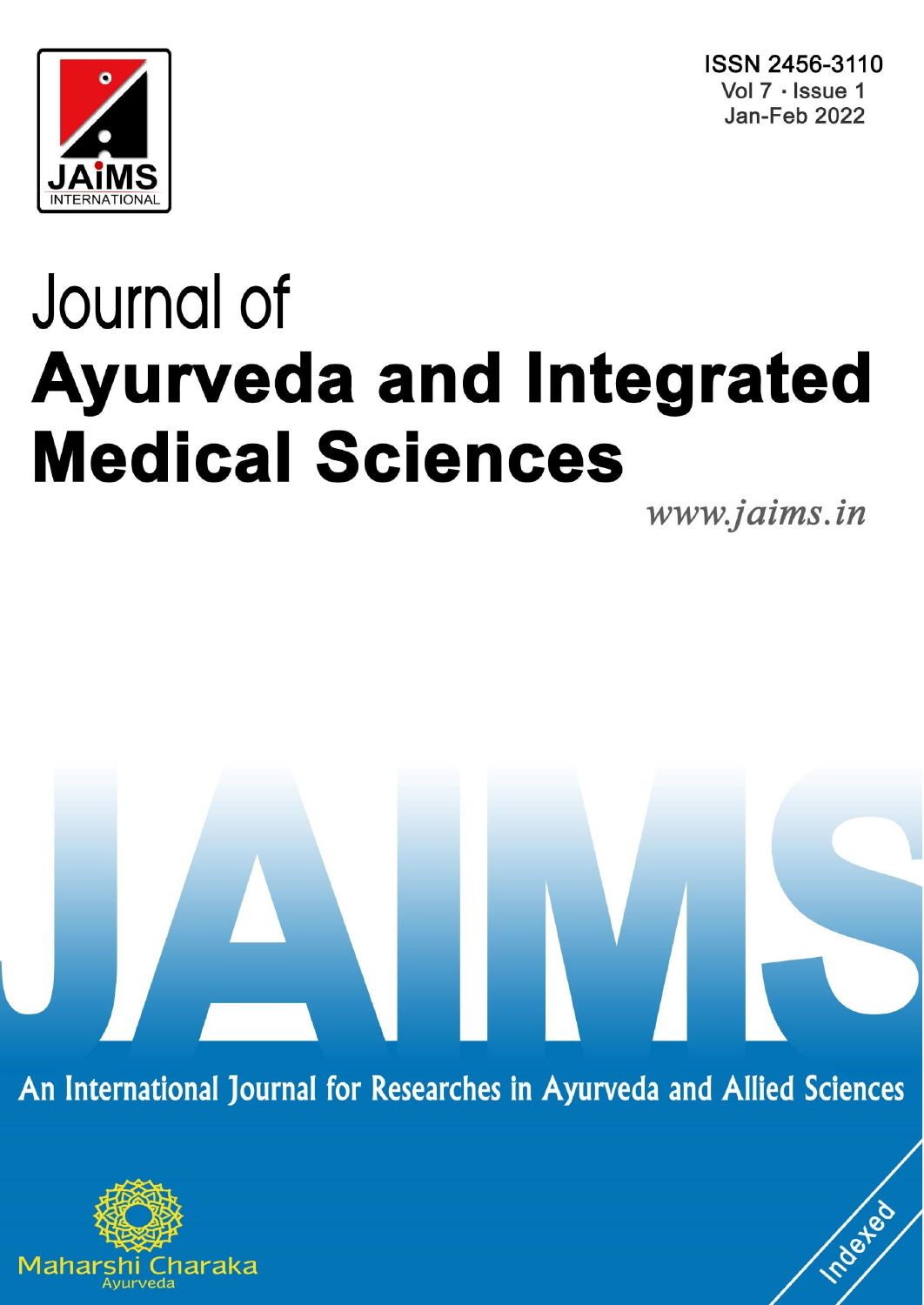

 **REVIEW ARTICLE** Jan-Feb 2022

# **Corneal Pathologies in Stevens Johnson Syndrome - An Ayurvedic Purview**

**Anuja K Simon<sup>1</sup> , Gururaj Anil Bhat<sup>2</sup> , Amarnath H K<sup>3</sup>**

*<sup>1</sup>Post Graduate Scholar, SDM College of Ayurveda and Hospital, Hassan, Karnataka, India. <sup>2</sup>Assistant Professor, SDM College of Ayurveda and Hospital, Hassan, Karnataka, India. <sup>3</sup>Associate Professor, SDM College of Ayurveda and Hospital, Hassan, Karnataka, India.*

## A B S T R A C T

Stevens-Johnson syndrome (SJS) is a rare life-threatening hypersensitive mucocutaneous disease triggered mostly by medication and other diseases. Even after recovering from skin related issues, most of them are suffer from serious ocular complications leading to blindness. There is no definite effective treatment for SJS. Early detection and aggressive treatment are important for the improvement of the eye. Eyelid margin, palpebral conjunctiva and fornix should be checked properly to detect the cicatricial changes that make chronic ocular surface problems such as limbal cell deficiency and complete ocular surface keratinization. Hence, there is a need for identifying corneal pathologies as early as possible, to manage the later stages of disease and to reduce the risk of complication. In this presentation an effort has been made to review corneal pathologies in Stevens -Johnson Syndrome and made to correlate ayurvedic and modern corneal disorders in compliment aspect.

**Key words:** *Stevens-Johnson syndrome (SJS), corneal pathologies, Savrana Shukla, Shushkakshipaka.*

### **INTRODUCTION**

Eye diseases affecting the cornea are a major cause of blindness worldwide.**[1]** According to the World Health Organization, corneal diseases are the major causes of vision impairment and blindness in the world nowadays, after cataract and glaucoma. In India, it is estimated that there are approximately 6.8 million people who have vision loss due to corneal diseases; of these, about a million have both eyes involvement. Systemic diseases affecting the cornea have a large range of manifestations.**[2]** Stevens-Johnson syndrome

#### **Address for correspondence:**

**Dr. Anuja K Simon**

Post Graduate Scholar, SDM College of Ayurveda and Hospital, Hassan, Karnataka, India.

**E-mail:** anujaselin@gmail.com

Submission Date: 13/01/2022 Accepted Date: 18/02/2022 **Access this article online**

**CC-by-NC-SA**

**Quick Response Code**



**Website: www.jaims.in Published by Maharshi Charaka Ayurveda Organization, Vijayapur, Karnataka (Regd) under the license**  (SJS) is a dermatologic emergency, characterized by the presence of epidermal and mucosal bullous lesions involving body surface. The accurate pathophysiology of Stevens-Johnson Syndrome is unspecified. Majority of SJS cases are attributed to delayed drug hypersensitivity reactions to a medication or medication metabolite.**[3]** The severe cutaneous manifestations of this disease range may often lead to various types of the ocular sequelae, which are very common and may lead to visual damage. Most patients consult dermatologist or physician for skin lesions in the acute phase and consult ophthalmologist after recovering from lesions.**[4]** Hence, there is a need for identifying corneal pathologies as early as possible, to manage the later stages of disease and to reduce the risk of complication. The conforming behaviour of corneal disorders of Ayurveda and modern is justified by the clinical symptomology, progression of the disease, prognostic reasons, and relevant intervention. The integrated disease approach, treatment application and predicting prognosis will satisfy the resultant outcome of the disease in a more favourable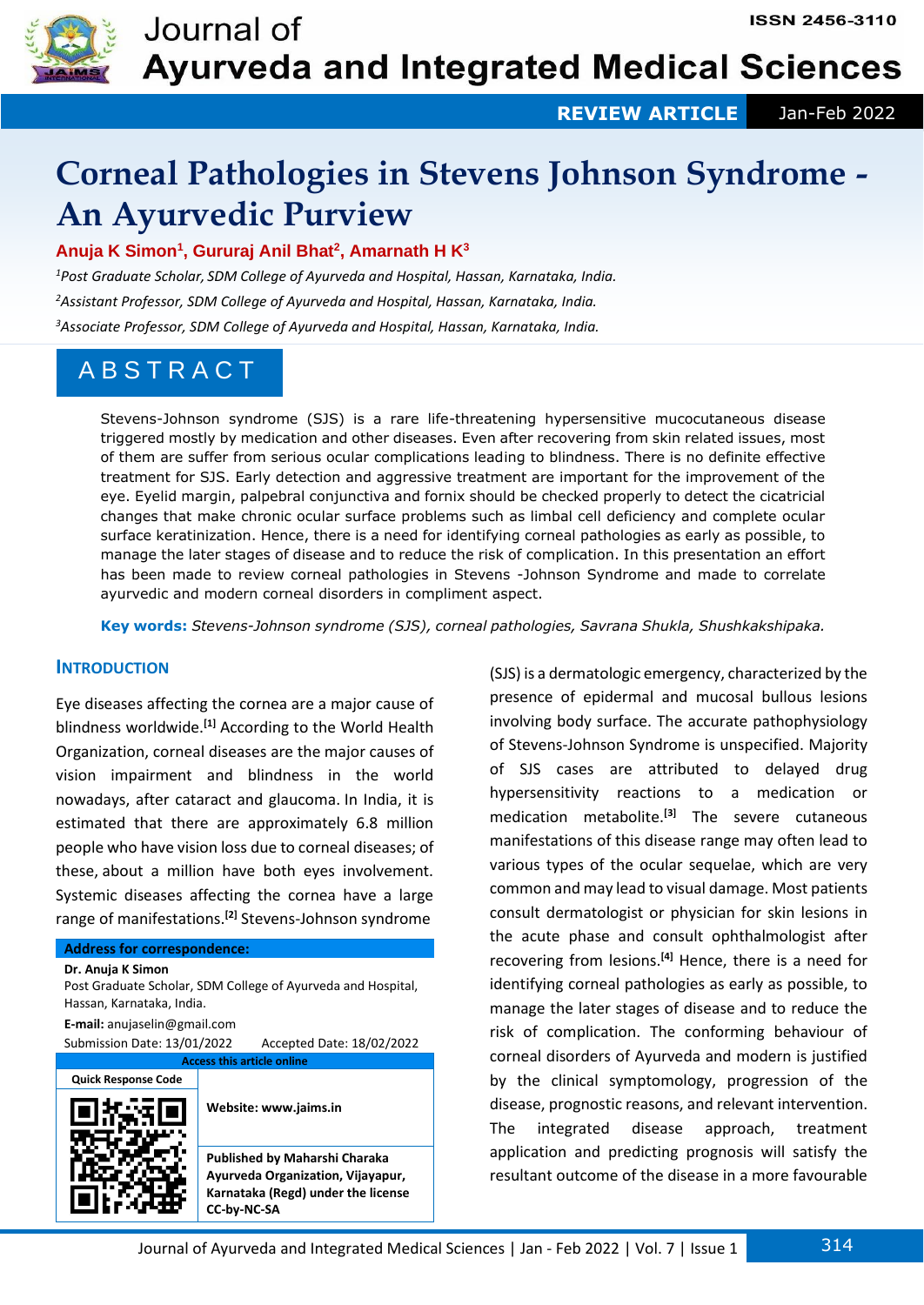#### *Anuja K Simon et al. Corneal Pathologies in Stevens Johnson Syndrome*

### **ISSN: 2456-3110 REVIEW ARTICLE** Jan-Feb 2022

view which will augur a better perspective in managing preventable corneal blindness.

#### **Stevens Johnson Syndrome - Occular Manifestations**



Surgical correction may be hired to treat ocular sequalae; however, the results are mostly poor in terms of visual improvement and quality of life. Permanent visual impairment and ocular discomfort may continue throughout life, and patients may require lifelong medication and ophthalmic care.**[5]**

#### **Corneal Pathologies in Stevens Johnson Syndrome**

The following corneal pathologies and their ayurvedic aspects are studied in this article.

#### **Keratoconjunctivitis Sicca (KCS)**

Dry eye occurs when there is insufficient tear volume, ensuing in an unstable tear film and ocular surface complications. The common ocular symptoms are feelings of dryness, grittiness and burning that specifically exacerbate over the course of the day. It is an extremely familiar condition, especially in postmenopausal women and the elderly. Keratoconjunctivitis sicca (KCS) refers to any eye with degree of dryness.**[6]**

The dry eye in SJS includes three important mechanisms: (1) aqueous tear deficiency, (2) decreased wettability of corneal surface, and (3) increased evaporation. Dry eye in SJS patients is often underestimated because; the punctum is closed due to

scarring or surgery. In SJS patients with severe dry eye, the dryness results in cosmic eye pain, and unstable tear film. Ocular pathologic process is often maintained by the destruction of goblet cells. Since the meibomian glands and goblet cells play a pivotal role in tear-film stabilization, this is likely to contribute to the evaporative effect of dry eye via the instability of tear film.**[7]**

According to Ayurveda KCS can be corelate to *Shushkakshipaka.* One of the classifications given by *Ācārya Suśruta* for eye diseases is "Diseases affecting all parts of eyeball i.e., *Sarvagata Netraroga*; includes disease *Shushkakshipaka* - a very similar to Ocular surface disease i.e., Dry Eye Syndrome can be corelated to *Shushkakshipaka* described as a *Vātaja* disease in *Sushruta Saṁhitā .***[8]** *Vātapitta* vitiated condition by *Vāgbhaṭa* **[9]** and *Śārañgadhara* considered this as *Vātaraktaja*. **[10]** In SJS mainly *Vatapitta Prakopa* along with vitiation of *Rakta* occurs due to *Rooksha* and *Katu Ahara* of patients. It will lead to evapouration of tear film and cause *Toda, Beda* and *Upadeha* to eyes and later eyelid became *Rooksha* and *Daruna* leads to difficulty to open and close eyes.

#### **Corneal Ulcer and Perforation**

A corneal ulcer, a defect of the corneal epithelium involving the underlying stroma, is a potentially visionthreatening ocular crisis.**[11]** Even with instant treatment patients can suffer notable morbidity with complications including corneal scarring or perforation. There are two main components in the production of purulent corneal ulcer: Damage to corneal epithelium; and infection of the disintegrated area.**[12]**

SJS due to infectious cause will directly lead to corneal ulcer. Corneal epithelial tight junction coherence depends on the interaction between cytokines derived from epithelial cells, stromal keratocytes, immune cells and lacrimal fluid and damage to tight junction coherence may agitate this equilibrium.**[13]** In SJS, corneal epithelial damage frequently occur which lead to corneal necrosis and later ulceration and perforation.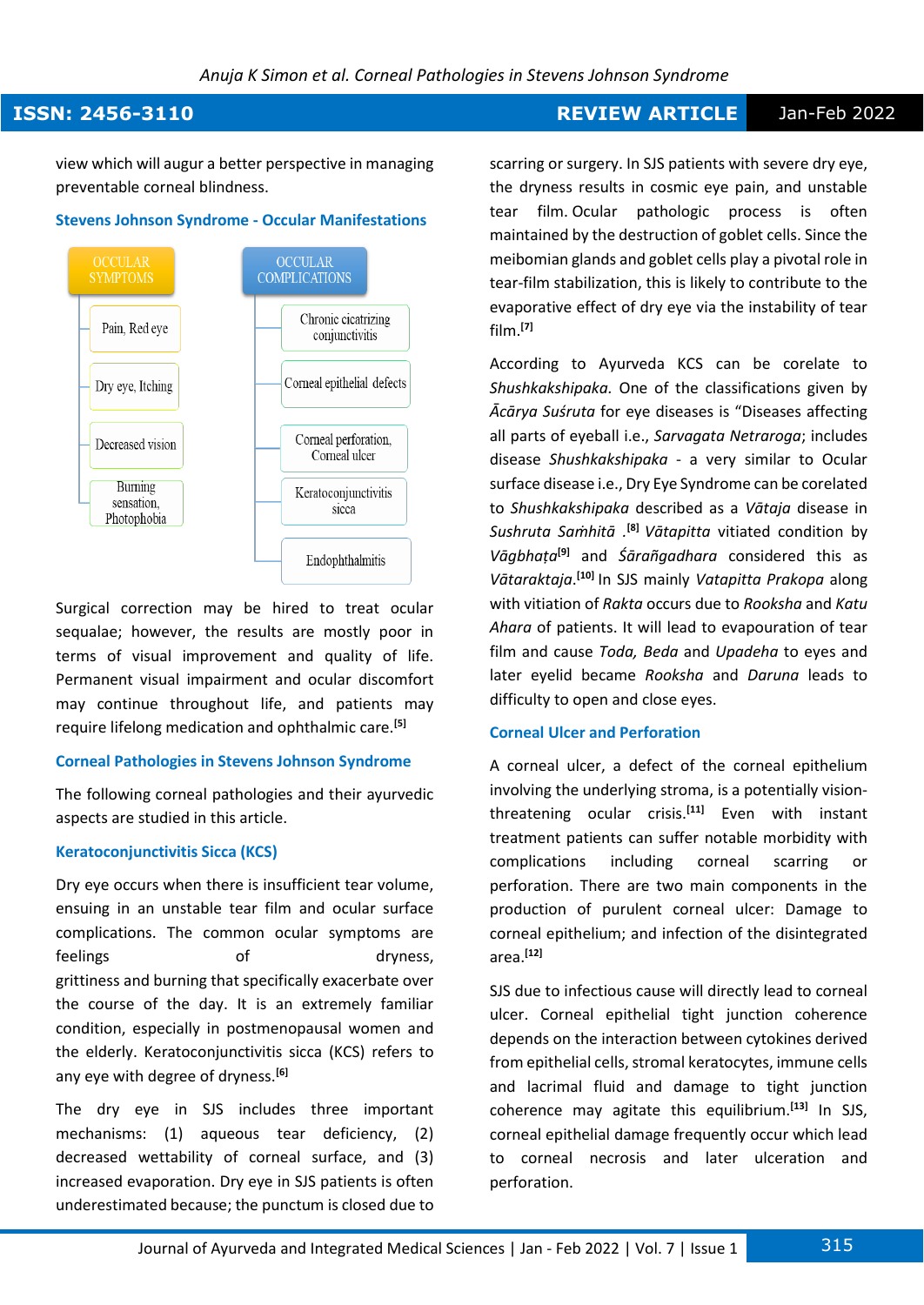### **ISSN: 2456-3110 REVIEW ARTICLE** Jan-Feb 2022

In SJS due to vitiation of *Raktha* and *Pitta dosha* in the body progressively cause disintegration of *Krishna mandala* and start damage in *Drishti* and *Krishna.***[14]** If *Krishna mandala* (cornea) looks like that it is immersed in water (loses transparency or become edematous), pierced by needle (Corneal ulcer), profuse warm discharge from the eye with severe pain then it is called *Savrana Shukla*. By this elucidation it can be interpreted that basically there are four main symptoms described in *Ayurveda* for *Savrana Shukla*  i.e., There is corneal edema. Ulceration of the cornea, profuse discharge which is warm in nature indicating acute inflammation of cornea. Severe pains which are normally found in intense infection of eye mainly associated with ciliary congestion due to rich sensory contribution of cornea.**[15]** In addition to *Sushruta* few more symptoms were described by *Acharya Vagbhata*  in this disease, these are: *Toda* (Pricking sensation) *Raga* (conjunctival congestion), *Pakwajambunibham*  (severely congested eye/ Ciliary congestion) Prognosis of *Savrana Shukla/Kshatta Shukla:* in addition to the clinical features of the *Savrana Shukla Aacharyas* also described prognosis of *Savrana Shukla* based on location, types, number, features etc. Ulcers having following properties are considered as curable:**[16]** Ulceration away from central part of cornea viz. peripheral ulcer, Superficial ulcer, Absence of secondary infection, Painless Ulcer, Solitary ulcer. Ulcers having following properties are incurable:**[17]** Central corneal perforations, Corneal ulceration which are covered with granulation tissue, collateral existence of healed and newly formed ulcer are frequent presentation of protozoal corneal ulcer, Neovascularization of central cornea, Involving two layers i.e., involvement of vascular coat along with fibrous coat result into sequale and severe diminished vision. Intraocular haemorrhage /Neovascularization, having copious warm discharge with corneal abscess, Ulcer having grey, white color like wing of quail suggestive of severe necrosis of corneal layer. If ulcer in first layer i.e., *Tejojalashrita Patala* **[18]** of eyeball it is difficult to treat If it involves two layers i.e., *Tejojalashrita* and *Mamsashrita Patala* **[18]** then it is *Yapya* (if medication and proper care is taken it do not complicate). If it affects three layers **[18]** i.e., first two

coats followed by third fibrous tunic of eye which may be taken as Cortex of the lens.

*Savrana Sukla* can lead to *Ajakajata* (Perforated corneal ulcer)**[19,20]** In this corneal disorder cornea gets penetrated with prolapsed iris which has given classical similarity with goat excrement. The clinical features include severe pain and profuse discharge. The prolapsed iris may be attributed classical black colour because of reduced extirpated blood and its contact with external ambience. According to *Ayurvedic* texts the prolapsed iris having distinct red colour, salty and thick blood mixed lacrimation with severe pain. It is *Raktaja* dominant incurable disease according to *Sushruta* while his treatise annotator *Dalhana*  categorized it as *Kaphaja* predominant incurable disease**[21]**

#### **Superficial Punctate Keratitis (SPK)**

Superficial punctate keratitis is characterised by occurrence of multiple, spotty lesions in the superficial layers of cornea**[22]**

In SJS due to viral or bacterial infections can lead to ocular symptoms like keratoconjunctivitis, blepharoconjunctivitis which can cause SPK. Major source of mucin content is situated in goblet cells which help for the maintenance of tear film. In SJS destruction of goblet cells lead to keratoconjunctivitis sicca which later causes SPK. Meibomian gland dysfunction cause disruption of the tear film, causing severe dry eye and lead to SPK.**[23]**

*Avrana* Shukla means healed corneal ulcer, without opacity and the size of the opacity and ulcer is directly proportional. According to *Acharya Sushruta* a white spot appears in the cornea which is caused by *Abhishyanda* (Conjunctivitis) with painless condition, absence of lacrimation and like white cloud in the sky is *Avrana Shukla*. In context of prognosis, he has differentiated his opinion by saying that dense, indurated, and chronic in nature is said to be curable with difficulty. *Avrana Sukla* is *Raktha Pradhana Sadhya Vyadhi*. In SJS vitiation of *Rakta dosha* occurs due to various irregular habits and infectious cause leads to *Abhishyanda* of eyes and later *Avrana shukla* symptoms mainly white spots in *Krishna Mandala.***[24,25]**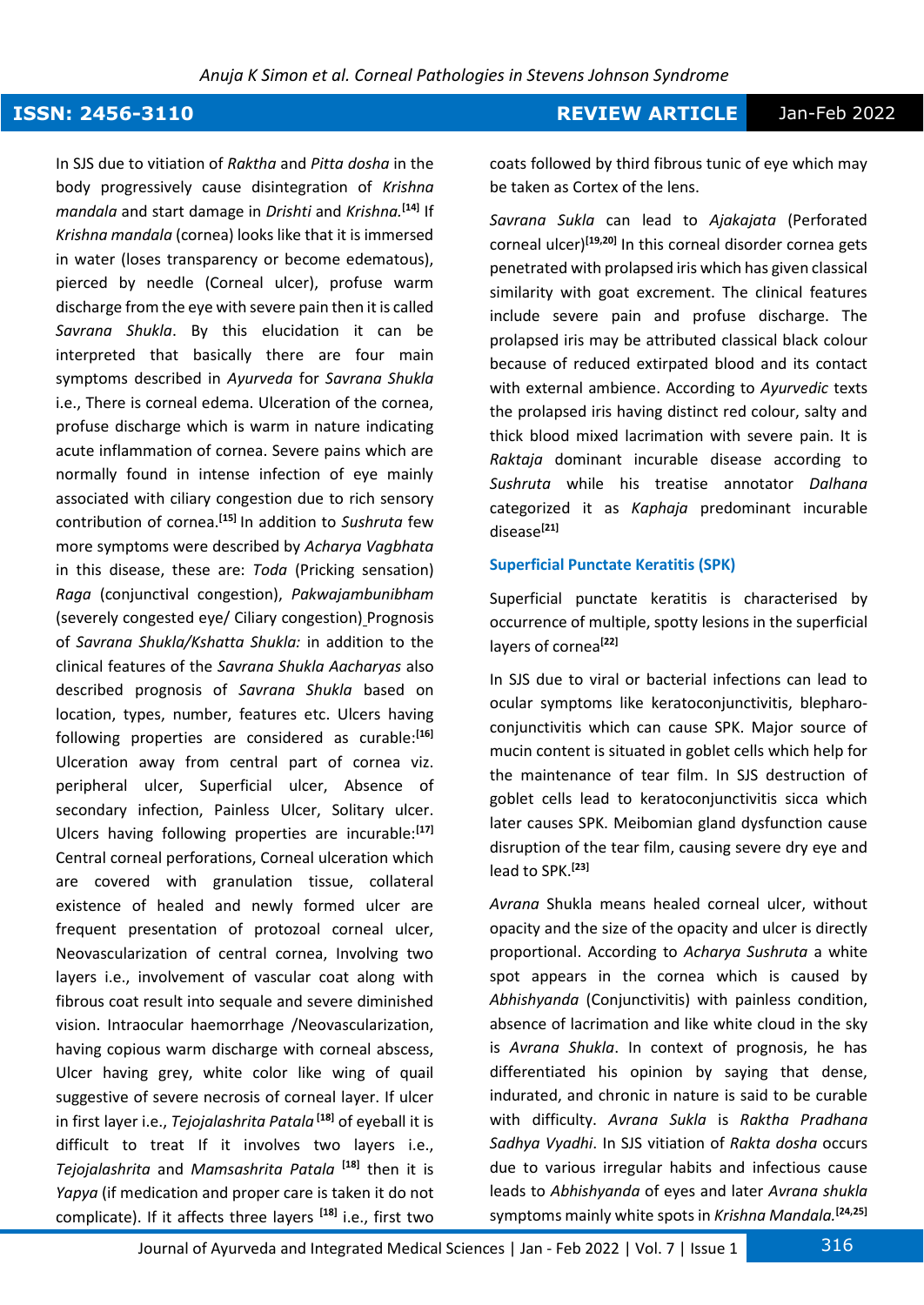### **ISSN: 2456-3110 REVIEW ARTICLE** Jan-Feb 2022

#### **Corneal Keratinization**

Keratinization of the tarsal conjunctiva in an eye with adequate tears occurs following several conditions, including irritation and susceptibility to topical medications, Stevens-Johnson syndrome, radiation to the lid, and occasionally from unknown causes. The keratinized cells produce an epithelial keratitis with subsequent vascularization of the cornea.**[26]**

SJS due to corneal epithelial defects, severe dry eye and keratitis can cause corneal keratinization.

In SJS later stages all the *Doshas* get vitiated vitiation gradually. Sira Shukla arises due to complication of corneal ulcer and described by *Vagbhata* only. This is found in chronic corneal ulcer. The disease is featured with corneal vascularization, pricking pain, burning sensation and copper coloured cornea assigned to vitiated *Rakta dosha*. There is serosanguinous discharge of assorted temperature of thick consistence without any cause. The disease at this stage shows little signs of recovery. The disease symptoms at this stage stays compatible with certain features of classical disorder termed as *Savrana Shukla.***[27]**

#### **DISCUSSION**

Steven-Johnson syndrome (SJS) is life-threatening hypersensitive mucocutaneous disease triggered generally by medication and infections. Even after recovering from skin problems, survivors can have serious ocular complications leading to blindness. Initially, eye care is often displaced by the lifethreatening dermatologic troubles. Nevertheless, the most common and devastating long-term complications often are ophthalmic in character.**[28]** As these complications can be reduced or even prevented with early intervention, an eye examination should be an essential component of the evaluation of any patient with suspected SJS. Despite this, patients may seek treatment from ophthalmologists many years after disease onset, and the dermatologic changes have resolved, and permanent visual impairment has occurred.

Most of the corneal pathologies in Stevens Johnson syndrome can be corelate to *Savrana* and *Avrana*  *Shukla* symptoms in ayurveda and Keratoconjunctivitis sicca can be correlate to *Shushkakshipaka* symptoms.

#### **CONCLUSION**

SJS is a dermatological emergency condition with a high incidence of ocular involvement. As observed corneal pathologies occurred most of the patients suffering from SJS. All the corneal defects are progressive stage of acute ocular manifestation of SJS. Chronic sequelae can be avoided by proper care and early interventions. SJS is a systemic disease, so Ayurveda line of treatment always manages the *Samprapthi* of disease and treats the corneal pathologies. *Shushkashipaka* mode of treatment can be adopted for KCS. Most of the corneal pathology symptoms can be managed by *Avrana* and *Savrana shukla chikilsa.* According to the disease symptoms prognosis is classified under *Sadhya, Krichrasadhya, Yapya* and *Asadhya*. In conclusion, all patients with SJS should undergo initial ophthalmologic screening during the acute phase of the disease to prevent the blindness due to cornea. The integrated disease approach, treatment application and predicting prognosis will satisfy the resultant outcome of the disease in a more favourable view which will augur a better perspective in managing preventable corneal blindness.

#### **REFERENCES**

- 1. Whitcher J, Srinivasan M, Upadhyay M. Prevention of Corneal Ulceration in the Developing World. International Ophthalmology Clinics. 2002;42(1):71-77.
- 2. Vashist P, Gupta N, Tandon R, Gupta S, Sreenivas V. Burden of corneal blindness in India. Indian Journal of Community Medicine. 2013;38(4):198.
- 3. Stevens-Johnson Syndrome EyeWiki [Internet]. Eyewiki.aao.org. 2022 [cited 5 February 2022]. Available from: https://eyewiki.aao.org/Stevens-Johnson\_Syndrome
- 4. Gulanikar A, Abrol A, Thakre S, Patel A. Study of ocular manifestations of Stevens-Johnson syndrome/toxic epidermal necrolysis. Indian Dermatology Online Journal. 2020;11(4):570.
- 5. Sotozono C, Ang L, Koizumi N, Higashihara H, Ueta M, Inatomi T et al. New Grading System for the Evaluation of Chronic Ocular Manifestations in Patients with Stevens–Johnson Syndrome. Ophthalmology. 2007;114(7):1294-1302.
- 6. Kanski J, Bowling B. Kanski's Clinical Ophthalmology: A Systematic Approach. 8th ed. Elsevier; 2016; 4:122